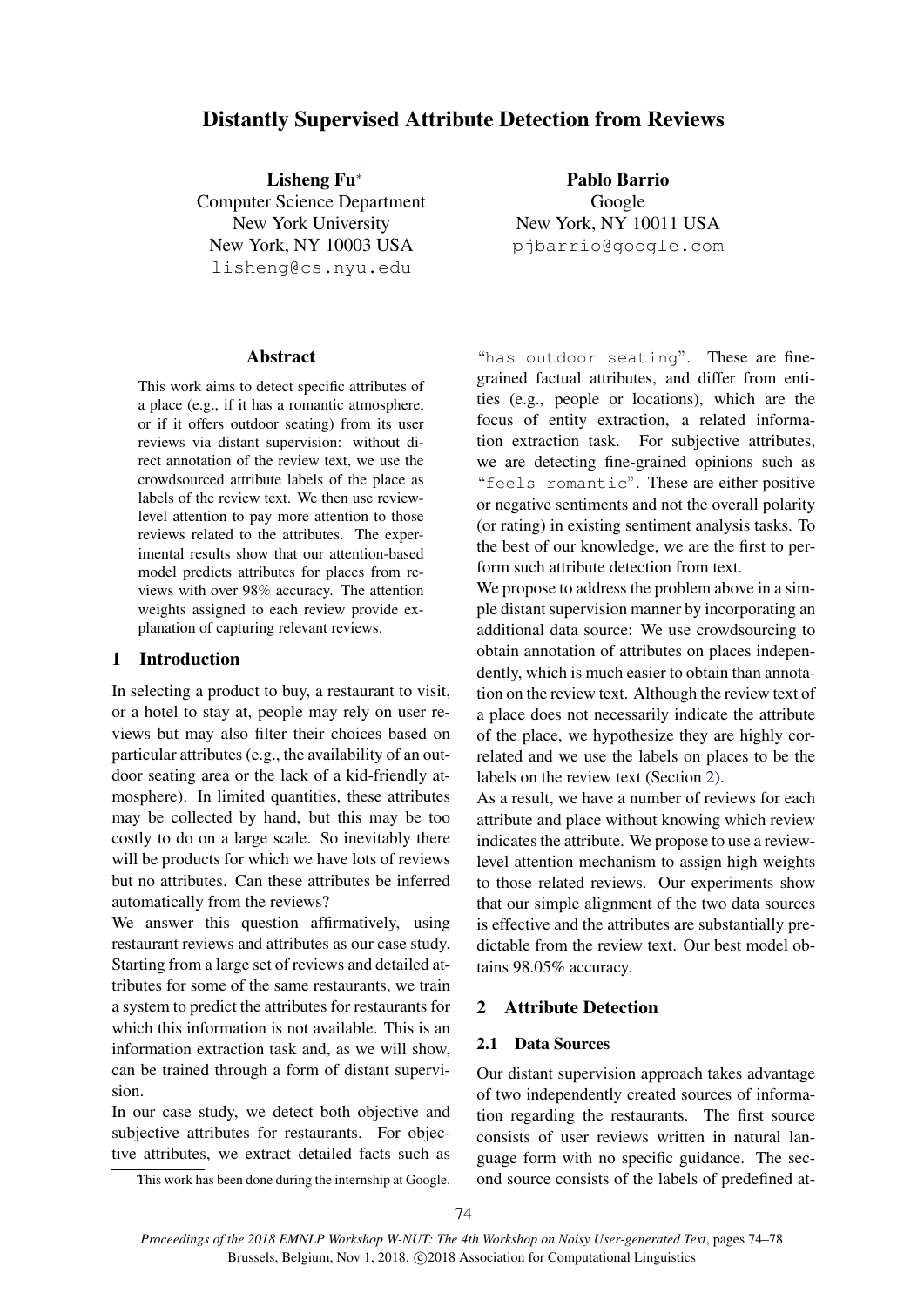tributes collected through explicit prompts (a form of crowdsourcing). For instance, a user who has visited the restaurant *Per Se* in New York City may be prompted: "Did *Per Se* offer outdoor seating?". The user can answer the question by selecting one of "*Yes*", "*No*," or "*Not sure*". Due to limited answers to these questions, some restaurants can have both multiple reviews and crowdsourced attribute labels, while many others have only reviews—with no attributes information.

Since attribute labels are crowdsourced, they can be noisy or have disagreement, especially on subjective attributes. In other words, a particular attribute may receive "*Yes*" and "*No*" answers from different users for the same restaurant. We confirm attributes as *Yes* or *No* for a place based on an agreement model that blends the votes and other structured data from the place (e.g., cuisines, location). When the model predicts—with 95% confidence—that at least 2/3 of the voters would respond *Yes*, the model confirms the attribute as *Yes*. We use the same logic for confirming *No*. In this work, we remove the instances where the agreement model is uncertain (i.e., confidence is less than 95%). We use this confident set as ground truth for training and evaluation of our attribute detection model.

#### 2.2 Model Setup

Our goal is to train a model on the restaurants with both reviews and attribute labels and use the model to predict attributes for those with only reviews. The input of the model is the reviews of restaurants and the attributes, while the output of the model is *Yes*/*No* labels for each attribute. We next describe the basic setup of our neural models, which include an input layer, an encoder, and a decoder.

Input Layer: The input layer consists of *word embedding* and *attribute embedding*. The input layer of the review text is similar to other text classification tasks (e.g., [Kim](#page-4-0) [2014\)](#page-4-0). Each token is converted to a word embedding of dimension  $d_w$ . The size of the embedding table is  $|V| * d_w$ , where  $|V|$  is the vocabulary size. For each instance, we look up its attribute embedding  $A_i$  from an attribute embedding table. The values of attribute embedding are randomly initialized and trained using backpropagation. The size of the embedding table is  $|A| * d_A$ , where  $|A|$  is the the number of attributes and  $d_A$  is the embedding dimension.

Encoder: The encoder reads the word embedding and extracts the feature representation  $\phi(x)$ for the bag of reviews, where  $x$  is the word tokens of all the reviews. We use a Recurrent Neural Net (RNN) with word-level attention to encode the text of one review. We use GRU [\(Cho et al.,](#page-4-1) [2014\)](#page-4-1) as the RNN cell. In a single bag, we assume that at least one review will refer to the attribute, while most of the reviews will be unrelated to the attribute. Thus, we use review-level attention on top of the RNN to capture the importance of different reviews. The model will learn high weights for reviews that refer to the attributes and assign almost zero weight to those that are unrelated. This model is similar to the hierarchical attention network [\(Yang et al.,](#page-4-2) [2016\)](#page-4-2) with two levels of attention.

Given a list of tokens from review text  $x$ , we generate a list of word embeddings  $w_{ij}$  from the input layer, where  $i$  is the index of a review and  $j$ is the index of a token in a review. The encoder is defined as the following:

$$
h_{ij} = GRU(w_{ij}, h_{ij-1}), \tag{1}
$$

$$
v_{ij} = tanh(W_v h_{ij} + b_v), \qquad (2)
$$

 $\top$ 

$$
\alpha_{ij} = \frac{exp(v_{ij}^{\top} v_k)}{\sum_t exp(v_{it}^{\top} v_k)},
$$
\n(3)

$$
r_i = \sum_j \alpha_{ij} h_{ij},\tag{4}
$$

$$
u_i = \tanh(W_u r_i + b_u), \tag{5}
$$

$$
\alpha_i = \frac{\exp(u_i^\top u_k)}{\sum_j \exp(u_j^\top u_k)},\tag{6}
$$

$$
\phi(x) = \sum_{i} \alpha_i r_i,\tag{7}
$$

where  $W_v, W_u, b_v, b_u$  are the weights for the word-level and review-level context vector projections  $v_{ij}$  and  $u_i$ , respectively.  $v_k$  and  $u_k$  are the weights of the word-level and review-level context vectors according to the attribute  $k$ .  $r_i$  is the review embedding computed as the weighted average of  $h_{ij}$  according to the importance of the word  $(\alpha_{ij})$  to the attribute k in the review.  $\phi(x)$ is the weighted average of  $r_i$  according to the importance of the review  $(\alpha_i)$  to the attribute k. We refer to this feature representation  $\phi(x)$  as a place embedding, since it encodes all the reviews of a place.  $\phi(x)$  will in turn be concatenated with an attribute embedding  $A_i$  and passed to the decoder.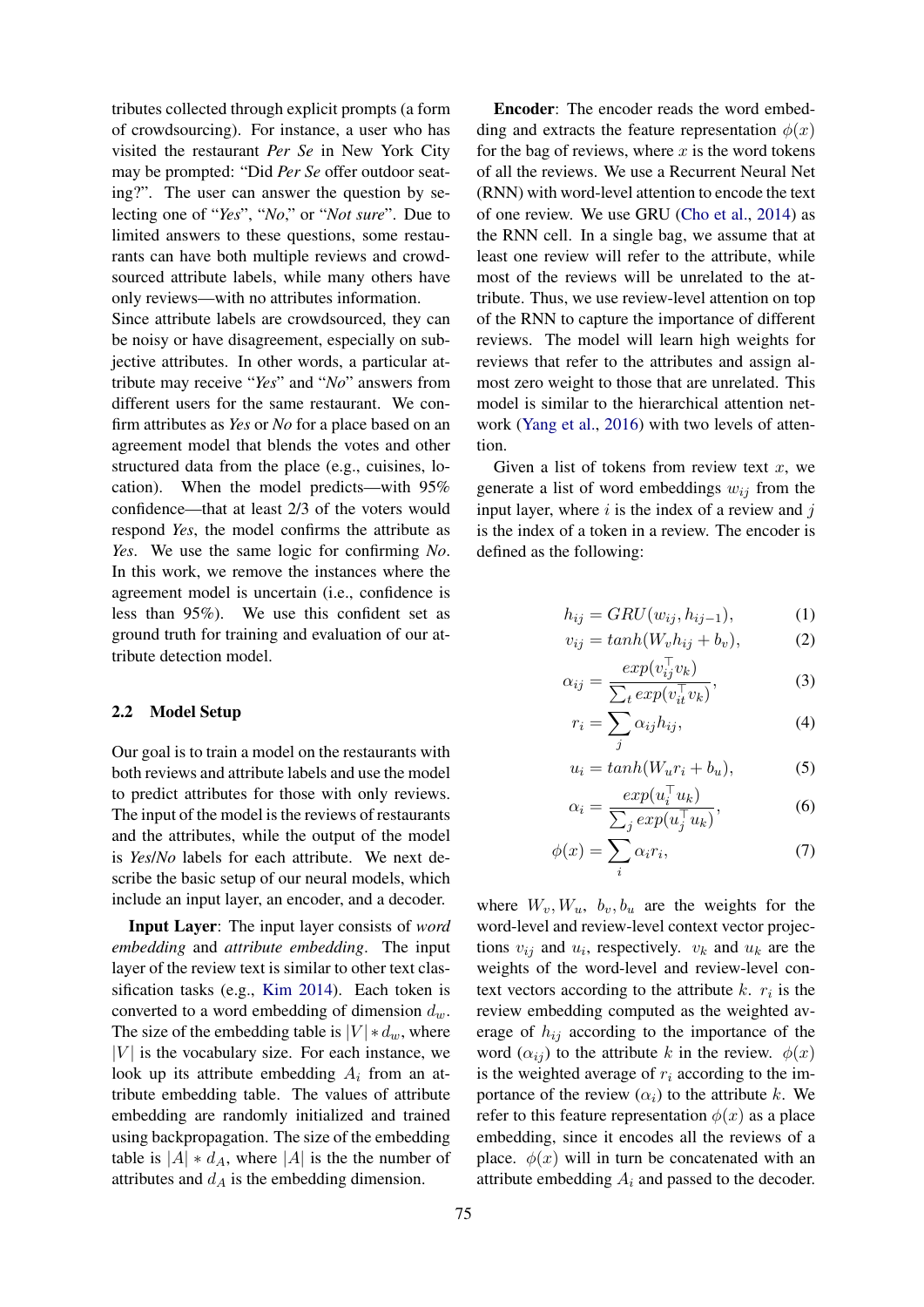Decoder: The decoder consists of one hidden layer  $(h_1)$  with output label y:

$$
h_2 = concat(\phi(x), A_i), \tag{8}
$$

$$
h_1 = relu(W_2h_2 + b_2), \tag{9}
$$

$$
y = W_1 h_1 + b_1, \t(10)
$$

where  $W_1, W_2, b_1, b_2$  are the parameters for the fully connected layers.

## 3 Experiments

#### 3.1 Dataset

For our case study, we use restaurants and reviews from Google Maps. We constraint the geographic scope of the restaurants to USA and the language of the reviews to English. We can easily extend our dataset to include other categories of places. The crowdsourcing of attribute labels is implemented as a user contribution feature from Google Maps. Those labels include both subjective attributes (e.g., "feels quiet") and objective attributes (e.g., "offering alcohol"). We choose restaurants with at least 100 reviews to collect enough review text to train the model. In practice, if a place has insufficient reviews, we may not be able to predict attributes based on reviews. Our dataset contains 17k+ of restaurants and 100+ attributes. Each instance consists of one restaurant, one attribute and 100+ reviews. We use 80% of instances for training, 10% for development and 10% for test. We split instances based on restaurants to keep all review text of a single restaurant together and thus avoid overlap between training and evaluation.

#### 3.2 Model Configurations

We use grid search to tune the hyper-parameters. We use 10000 words for the vocabulary size, 100 for the maximum review length (reviews may contain multiple sentences), and 100 for the number of reviews. We use 100 dimensions for both word embedding and attribute embedding. We use 256 filters with window sizes [2,3,4,5] for CNN and 128 states for RNN. We use one hidden layer with 128 units for the decoder. We train the model with the Adam optimizer [\(Kingma and Ba,](#page-4-3) [2014\)](#page-4-3) and use cross entropy as the loss function. Our learning rate is set to 0.001 and our batch size is set to 32.

#### 3.3 Predictability from Review Text

Since the model is doing binary prediction (i.e., the model predicts *Yes* or *No* for an attribute), we use accuracy as our quality metric. It evaluates the label prediction of an attribute-restaurant pair (one instance). Since we do not have labels of all attributes for every restaurant, we do not report accuracy by restaurant.

We compare against multiple baselines to show the effectiveness of our model choice.

- Majority: it predicts the most frequent label for an attribute. This is equivalent to using attribute embedding alone to train the model without reviews.
- BoW: it uses the average of the word embeddings as the review embedding, and then uses the average of review embedding as the place embedding.
- CNN: it uses CNN to extract the feature representation from the word embedding as the review embedding.
- CNN + RATT: it uses review-level attention (RATT) to construct the place embedding from the review embedding instead of taking average.
- RNN: it uses RNN to extract the feature representation from the word embedding. The difference from our proposed model is that it does not use the review-level attention.

The input and decoder are the same for these models. The Majority baseline obtains 90.82% accuracy, which indicates the label bias in the dataset. The label bias is intrinsic for some attributes, and possibly increases after uncertain instances are removed from the dataset by the agreement model. More sophisticated models can perform much better with better sentence understanding ability (see Table [1\)](#page-3-0). We observe continuous improvement with more capable encoders of sentence. Moreover, attention-based aggregation for reviews further improves the accuracy for both CNN and RNN models.

As shown, our RNN+RATT model performs the best, yielding 98.05% accuracy. This indicates that review text can highly predict the presence or not of an attribute. It is also very impressive that such high accuracy is obtained via distant supervision (i.e., without direct annotation on text).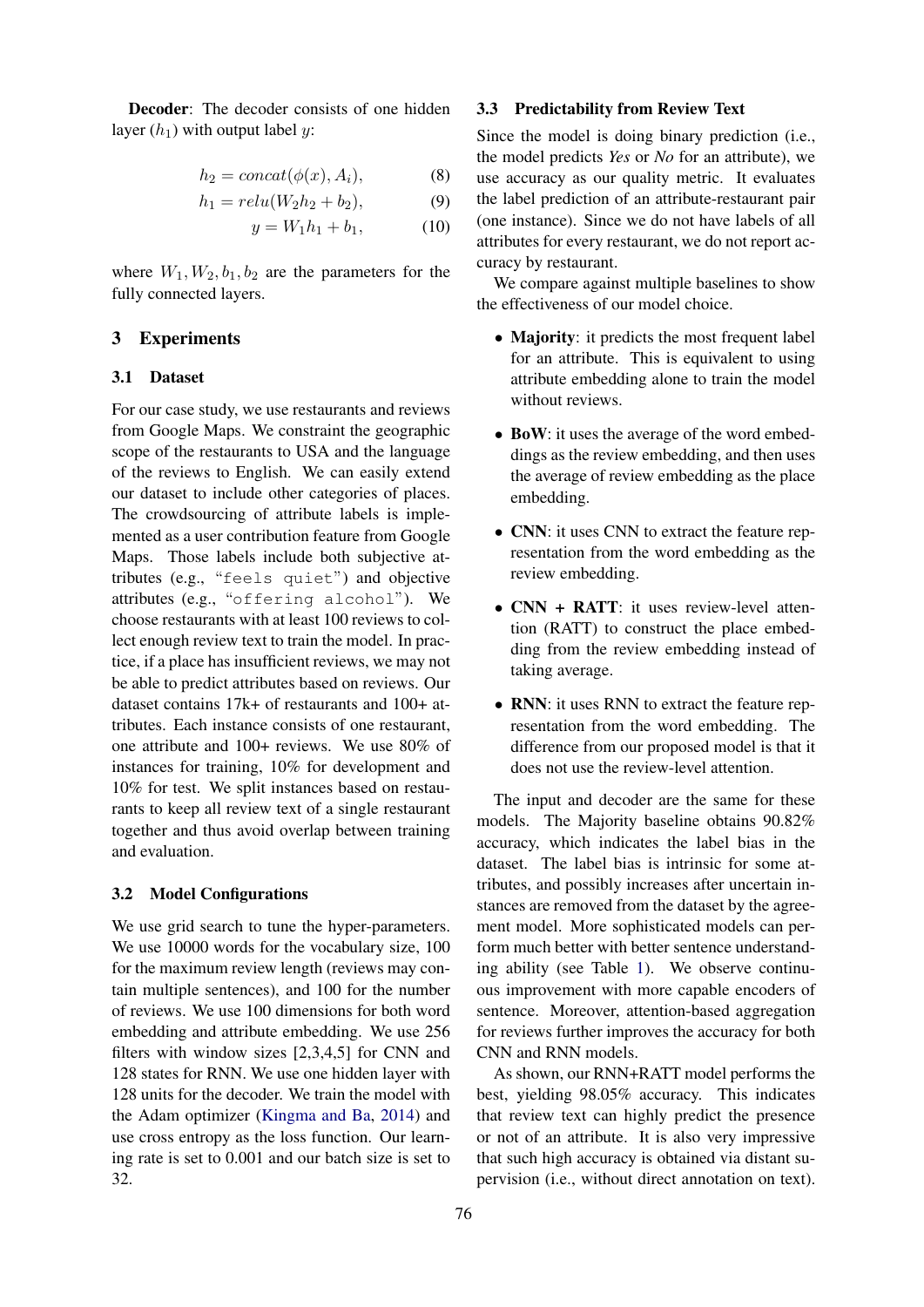| Model           | <b>Accuracy</b> |
|-----------------|-----------------|
| Majority        | 90.82           |
| <b>BOW</b>      | 96.48           |
| <b>CNN</b>      | 97.17           |
| $CNN+RATT$      | 97.37           |
| <b>RNN</b>      | 97.84           |
| <b>RNN+RATT</b> | 98.05           |

<span id="page-3-0"></span>Table 1: Model accuracy.

| Model           | $A_1$ | A <sub>2</sub> | $A_3$ |
|-----------------|-------|----------------|-------|
| Majority        | 66.00 | 51.00          | 71.09 |
| <b>BoW</b>      | 82.58 | 74.77          | 87.39 |
| <b>CNN</b>      | 86.32 | 78.60          | 91.55 |
| $CNN+RATT$      | 88.39 | 85.05          | 91.43 |
| <b>RNN</b>      | 95.35 | 82.75          | 93.88 |
| <b>RNN+RATT</b> | 96.65 | 85.81          | 94.25 |

<span id="page-3-1"></span>Table 2: Accuracy for some ambiguous attributes.  $A_1$ : usually a wait,  $A_2$ : has outdoor seating,  $A_3$ : serves late night food.

This confirms our hypothesis that the review text should contain the knowledge of attributes and is probably effective to predict attributes.

In the dataset, there is a substantial fraction of the attributes that are nearly always either positive or negative across places. As an example, consider that most restaurants can accept "pay by credit card" and are rarely "cash only" These attributes are relatively easy to predict, which causes the overall accuracy to be high. There are also attributes that are harder for simple models to predict. For those attributes, the sophisticated models works significantly better than the baselines (Table [2\)](#page-3-1). We also observe improvement by adding the review-level attention. This verifies our hypothesis that giving more weights to relevant reviews could help since we align labels to a bag of reviews of a place without knowing which review indicates the attribute.

We next show some examples to explain how the review-level attention works. (Table [3\)](#page-4-4). It often captures the important one out of all the reviews in a place (e.g. the first three examples), but sometimes fails because of the misleading keyword (e.g. "2 hr" in the fourth example). There are also cases where reviews may not tell anything about the attribute (e.g. the fifth example), which is hard to avoid when we use labels not directly annotated from text. Fortunately, this does not often occur in the dataset. The sixth example indicates the case where the attended review does show related information about the attribute, but not enough to conclude. The model might have combined several reviews to draw the conclusion in this case.

## 4 Related Work

The idea of distant supervision has been proposed and used widely in Relation Extraction [\(Mintz](#page-4-5) [et al.,](#page-4-5) [2009;](#page-4-5) [Riedel et al.,](#page-4-6) [2010;](#page-4-6) [Hoffmann et al.,](#page-4-7) [2011;](#page-4-7) [Surdeanu et al.,](#page-4-8) [2012\)](#page-4-8), where the source of labels is an external knowledge base. The label assignment is done via aligning entities from knowledge base to text. In alignment, relation extraction has the problem that not every entity pair expresses the semantic relation stored in the knowledge base. We can view our crowdsourced attribute labels as a knowledge base of places and their attributes. The label alignment in our case is much simpler, since both attributes and reviews are associated with the place. The review text, on the other hand, may or may not express the attribute acquired from crowdsourcing. Recently [\(Lin et al.,](#page-4-9) [2016\)](#page-4-9) used neural methods to achieve state-of-the-art for distantly supervised relation extraction. We thus focus on neural methods in our modeling.

The attribute detection task is also similar to the aspect-based sentiment analysis task [\(Pontiki](#page-4-10) [et al.,](#page-4-10) [2016\)](#page-4-10), but contains both subjective and objective aspects. We take a completely different approach in this paper to tackle the problem by using distant supervision and create significantly larger amount of the training data. It might be an interesting direction to use this distant supervision way to create more training data for the aspect-based sentiment analysis.

## 5 Conclusion and Future Work

We attempt to detect specific attributes of places using two sources of data: the review text of places and their crowdsourced attribute labels. We create training data from the two sources in a form of distant supervision. We use a review-level attention mechanism to pay attention to reviews related to the attribute. From the experimental results, we find that the review text is highly predictive of the attributes despite the lack of shared guidance during generation of two sources of data. Our method requires no direct annotation on text, which will